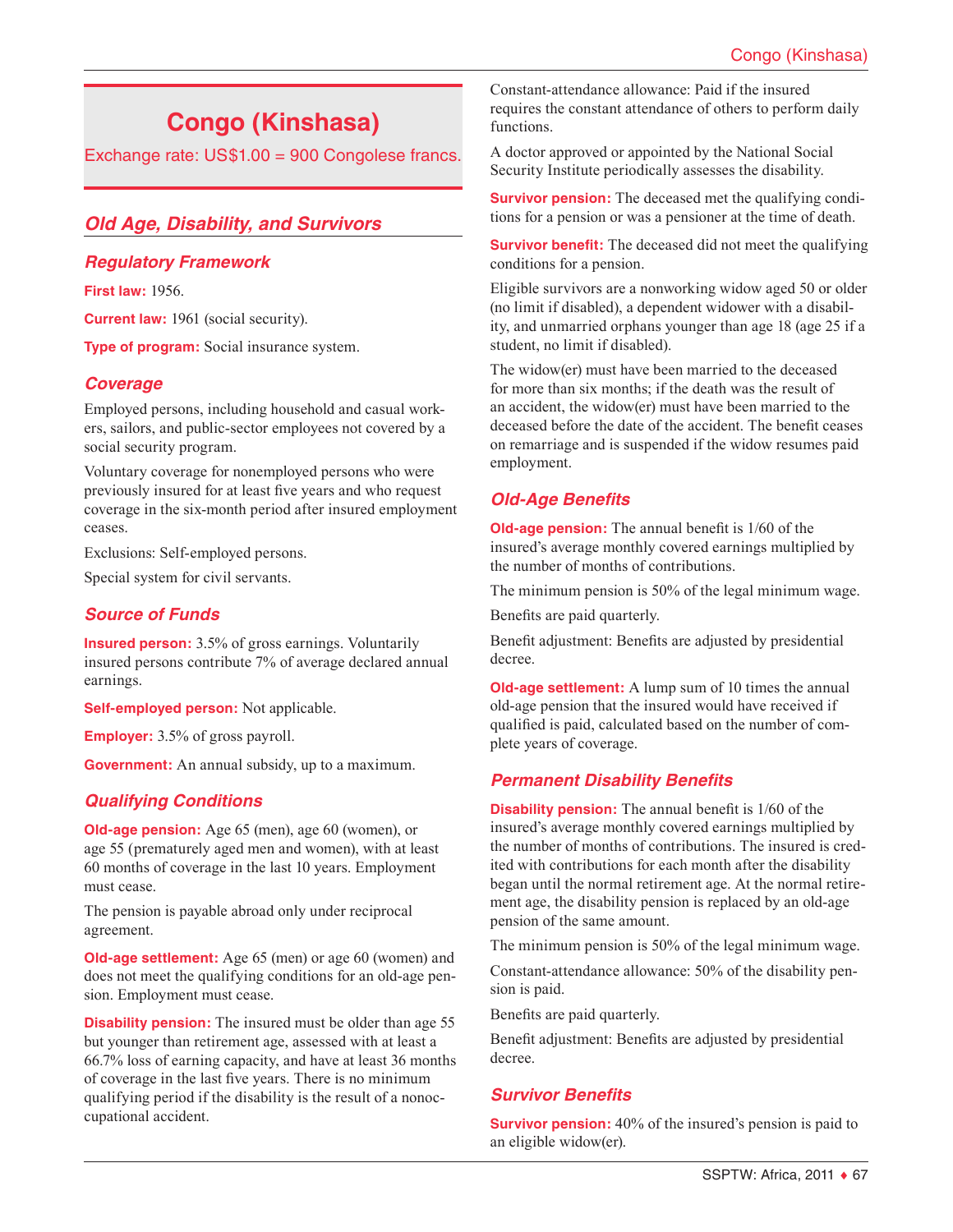Remarriage settlement: A lump sum of 12 months of pension is paid.

Benefits are paid quarterly.

**Orphan's benefit:** A lump sum of 25% to 100% of the pension paid to the widow(er) is paid to each eligible orphan, depending on the number of eligible orphans.

All orphans' pensions combined must not exceed 100% of the pension paid to a widow(er).

Benefit adjustment: Benefits are adjusted by presidential decree.

**Survivor benefit:** A lump sum of 12 months of pension is paid to survivors.

## *Administrative Organization*

Minister of Labor and Social Security provides administrative and technical oversight.

National Social Security Institute administers contributions and benefits through 10 central directorates, five urban directorates in Kinshasa, 13 provincial directorates, 18 district bureaus, and 15 local offices.

# *Sickness and Maternity*

#### *Regulatory Framework*

**Sickness benefits:** No statutory benefits are provided. (The labor code requires employers to pay 66.7% of wages.)

**Maternity benefits:** No statutory benefits are provided. (The labor code requires employers to provide 14 weeks of paid maternity leave.)

**Medical benefits:** Medical care is available for old-age pensioners and disability pensioners and their dependents in government hospitals and clinics and in the medical facilities of the National Social Security Institute.

The labor code requires employers to provide medical care for workers and their dependents.

# *Work Injury*

## *Regulatory Framework*

**First law:** 1949.

**Current law:** 1961 (social security).

**Type of program:** Social insurance system.

## *Coverage*

Employed persons, including household and casual workers, sailors, apprentices, students in vocational and craft schools, and public-sector employees not covered by a social security program.

Exclusions: Self-employed persons.

#### *Source of Funds*

**Insured person:** None.

**Self-employed person:** Not applicable.

**Employer:** 1.5% of gross payroll. (The contribution may be higher for high-risk industries.)

**Government:** None.

# *Qualifying Conditions*

**Work injury benefits:** There is no minimum qualifying period.

## *Temporary Disability Benefits*

If the insured is assessed with a disability of at least 60%, 66.7% of the insured's average daily earnings in the three months before the disability began (plus family allowances where applicable) is paid from the day after the work injury or occupational illness began until full recovery or certification of permanent disability.

The benefit is reduced by 50% during periods of hospitalization if the insured has no dependents.

A doctor approved or appointed by the National Social Security Institute periodically assesses the disability.

## *Permanent Disability Benefits*

**Permanent disability pension:** If the insured is assessed with a total disability, 85% of the insured's average monthly earnings in the three months before the disability began is paid.

Constant-attendance supplement: If the insured requires the constant attendance of others to perform daily functions, 50% of the disability pension is paid.

Partial disability: If the assessed degree of disability is at least 15%, a percentage of the full pension is paid according to the assessed degree of disability; otherwise, a lump sum of three years of pension is paid, according to the assessed degree of disability.

Benefits are paid quarterly.

A doctor approved or appointed by the National Social Security Institute assesses the disability every five years.

Benefit adjustment: Benefits are adjusted periodically.

#### *Workers' Medical Benefits*

Benefits include medical, dental, surgical, and hospital care; radiology; laboratory services; pharmaceuticals; prostheses; and transportation.

## *Survivor Benefits*

**Survivor pension:** 20% of the pension the deceased would have received if assessed with a permanent total disability